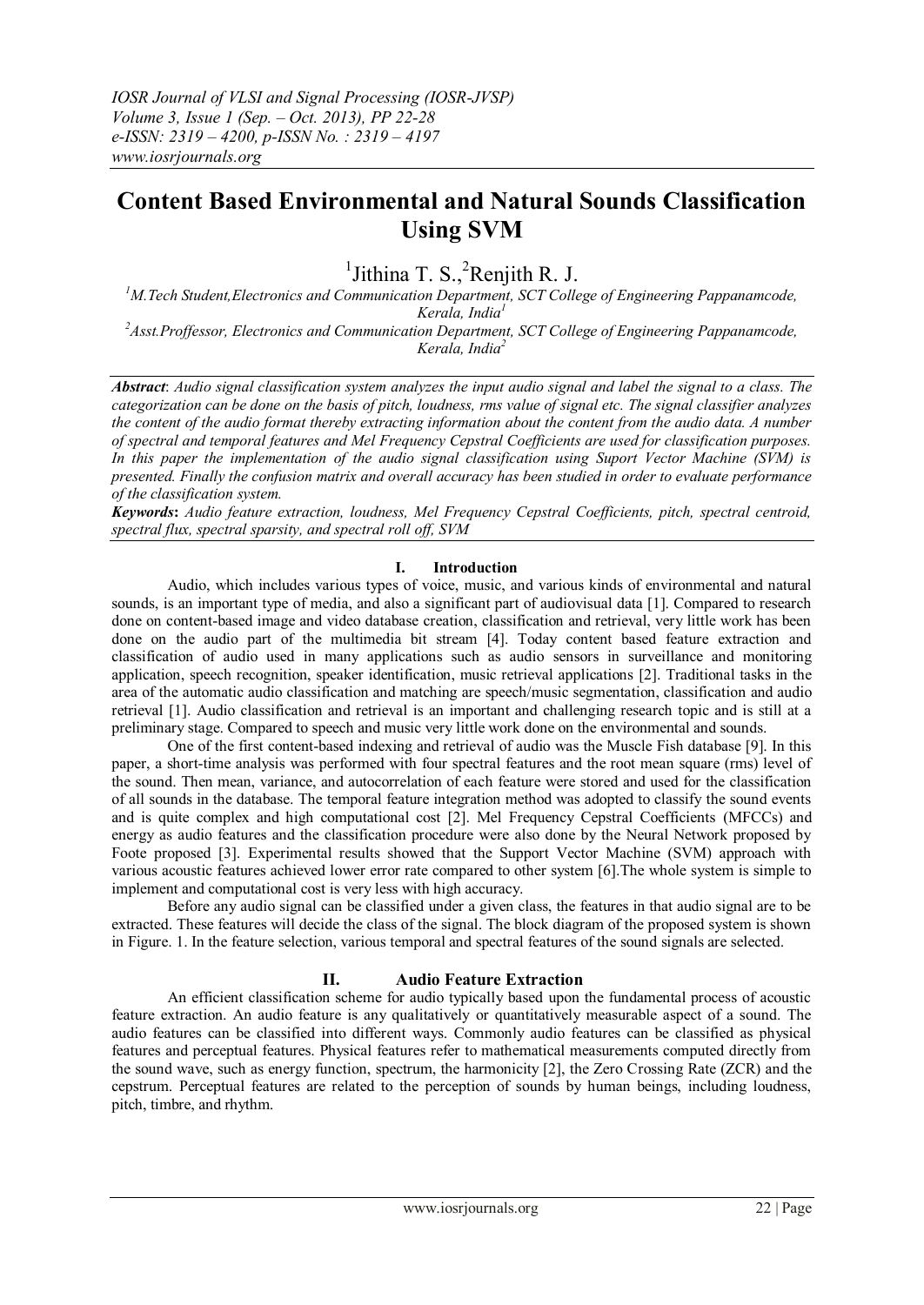

Figure1.Block diagram of the audio classification system using SVM

Alternatively the audio features can be classified as temporal features and spectral features. The temporal domains are the native domain of the sound signal and extracted directly from the audio signal without using any transformation therefore the complexities of these features are less [3].The temporal features include zero crossing rate, pitch, loudness, entropy etc. The spectral features are computed from the Short Time Fourier Transform of the signal including spectral centroid, spectral sparsity, spectral roll off etc. The figure 2 shows the block diagram of audio feature extraction [5].

## **2.1. Zero Crossing Rates (ZCR)**

Zero Crossing Rates is the rate of sign-changes along a signal. In other words it is a measure of number of times the signal value crosses the zero axis rated by the number of values of the signal. Periodic sounds tend to have small ZCR, while noisy sounds tend to have high ZCR and are a simple measure of the frequency content of a signal. ZCR for each frame is defined as follows[9].

$$
Z_n = \sum_{m=0}^{N} \left| \text{sgn}[x(m)] \cdot \text{sgn}[x(m-1)] \right| w(n-m) \quad (1)
$$

## **2.2. Loudness**

The amplitude of a sound wave determines its loudness. There is minimum amplitude required for you to hear a sound. This varies with thespecies ofanimal. Sound loudness is related to the strength of a sound perception of the ear. It is related to the intensity of the sound signal. The loudness of the sound defines as the root mean square level in decibels of the windowed frame of the sound. The loudness for each frame is defined as follows [1].

Loudness= $20 \log_{10}$  [rms (windowed frame)] (2)

## **2.3. Pitch**

The perceived pitch of a sound is just the ear's response to frequency, i.e. for most practical purposes the pitch is just the frequency of the received signal. Pitch is the fundamental period of an audio waveform, and is an important parameter in the analysis and synthesis of audio and speech signals. In an audio signal, we can still use pitch as a low-level feature to characterize the periodicity of waveforms in different audio signals[9],. In time domain analysis the pitch could be estimated by using the peaks of the sound signal in another way pitch can be determined by analyzing the spectrum.

## **2.4. Spectral centroid**

The spectral centroid is used to measure the brightness of a sound. It determines the point in the spectrum where most of the energy of the sound signal concentrated and is correlated with the dominant frequency of the sound .Spectral centroid is defined as the weighted mean of the frequencies present in the frame, determined using a Fourier transform, with their magnitudes as weights, The spectral centroid for each frame is defined as follows [9],

$$
Centroid = \frac{\sum_{n=0}^{N-1} f(n). X(n)}{\sum_{n=0}^{N-1} X(n)} \tag{3}
$$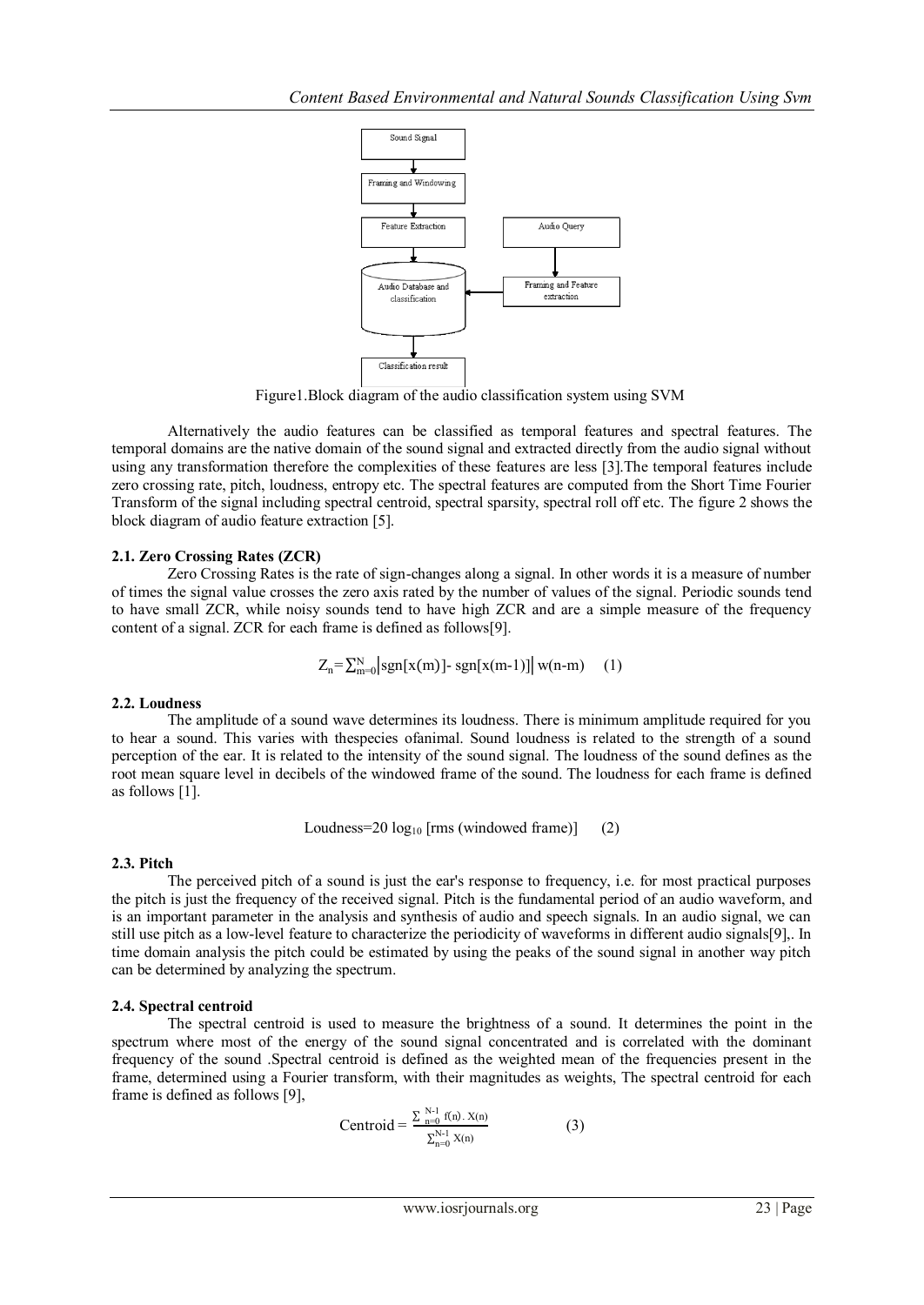Where  $X$  (n) represent the weighted frequency value of binary number n and  $f(n)$  represents the centre frequency of that binary.



Figure.2.The block diagram of various audio feature extraction scheme

## **2.5. Spectral sparsity**

Spectral sparsity means distributed spectral features of the sound signal. Spectral sparsity should be large for pure sine tones or bells and smaller for sounds with significant noise. It has been provide a good description for sound classification. The spectral sparsity for each frame is defined as follows [1]:

$$
\text{Spectral sparsity} = \frac{\max \mathbb{E}[X(1), X(2), \dots, X(N)]\}}{\sum_{n=0}^{N-1} X(n)} \tag{4}
$$

#### **2.6. Spectral roll off**

Spectral roll off is a measure of the bandwidth of the analyzed block of the audio samples. Spectral roll off is defined as the frequency binary below which the accumulated magnitudes of the spectrum of the sound signal reach the certain percentage k of the overall sum of the magnitudes. Spectral roll off is small for silences and large for noises [4]. The spectral roll off of the sound signal for each frame is defined as follows,

Spectral roll off =  $0.85 \times \sum_{n=1}^{N} X[n]$ (5)

#### **2.7. Spectral flux**

Spectral flux can be used to identify various musical sounds. Spectral flux is a measure of the change in energy between various frequencies bands in a sequence of frequency spectra measured from the audio data. The spectral flux of the sound signal for each frame is defined as follows,

$$
Spectral flux = \sum_{n=1}^{N} (X[n] - X[n-1])^{2}
$$
 (6)

Where  $X[n]$  and  $X[n-1]$  are the normalized magnitude of the Fourier transform at the current time t, and the previous time t-1, respectively. The spectral flux is a measure of the amount of local spectral change.

#### **2.8. Mel Frequency Cepstral Coefficient.**

Mel-Frequency Cepstral Coefficient (MFCC) are considered as the low-level audio features as they are successfully used in speech recognition, speaker identification and further proved to be efficient for environment and natural sound classification. MFCC employ Mel scale which relates the perceived frequency to measured frequency. Incorporating this scale makes the sound to match more closely what humans hear.The normal frequency f hertz can be converted to the Mel range by the following equation [3].

$$
m = 1127.01048 \log (1 + f / 700) \tag{7}
$$

In MFCC usually the spectrum is first transformed using the Mel frequency bands. The result is called the MFCC's, which are used for natural sound detection. The MFCC is used to represents the shape of the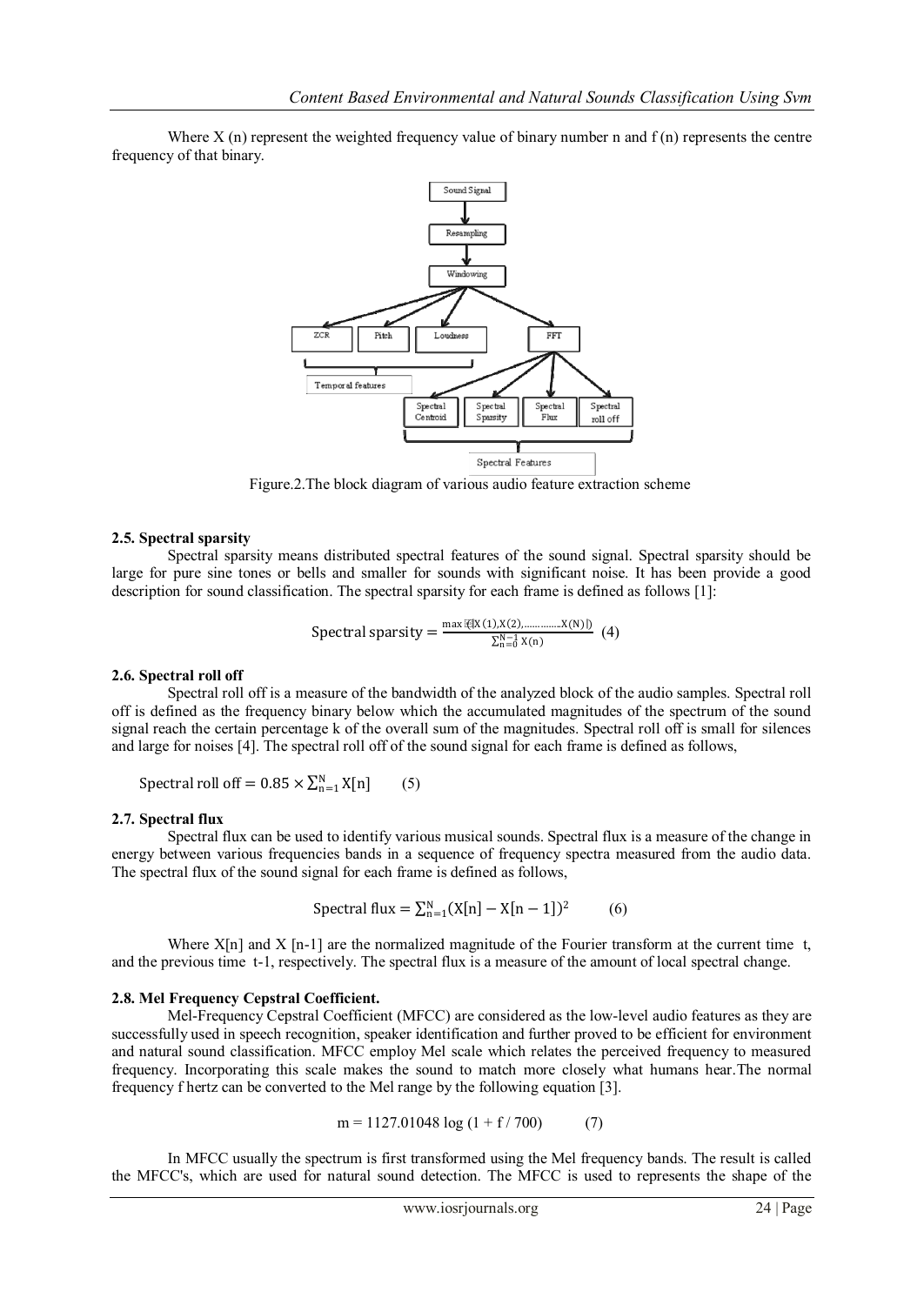spectrum with very few coefficients [3]. The cepstrum is defined as the Fourier transform of the logarithm of the spectrum of the audio signal. The Mel cepstrum is the spectrum computed on the Mel-bands instead of the Fourier spectrum. The use of Mel-cepstrum allows us to obtain better mid-frequency part of the signal.

The flow chart of the MFCCs calculation is shown in figure.2. Here first the incoming audio signal is windowed using hamming window in overlapping steps. For each window, the log of the power spectrum is computed using a Fast Fourier Transform [3]. A nonlinear map of the frequency scale perceptually weights the log spectral coefficients. This operation called the Mel scaling. At the final stage the Mel weighted spectrum is transformed into Cepstral coefficients using Discrete Cosine Transform. This results in features that are dimensionally uncorrelated. Thus MFCCs provides a compact representation of the spectral envelope.



Figure.3. Flow chart of calculation of MFCCs

#### **III. CLASSIFICATION**

#### **3.1 Support Vector Machine (SVM)**

SVM is a useful technique for music, speech and sound classification. A classification task usually involves with training and testing data which have to be classified. Each instance in the training set contains one target values and several attributes. The goal of SVM is to produce a model which predicts target value of data instances in the testing set based on the given attributes [8].

Classification in SVM is an example of Supervised Learning. Known labels help indicate whether the system is performing in a right way or not. This information points to a desired response, validating the accuracy of the system, or be used to help the system learn to act correctly. A step in SVM classification involves identification as which are intimately connected to the known classes. This is called feature selection or feature extraction. Feature selection and SVM classification together have a use even when prediction of unknown samples is not necessary [6].

The SVM theory is a new statistical technique and has drawn much attention on this topic in recent years. An SVM is a binary classifier that makes its decisions by constructing an optimal hyper plane that separates the two classes with the largest margin. It is based on the idea of structural risk minimization (SRM) induction principle [6] that aims at minimizing a bound on the generalization error, rather than minimizing the mean square error. For the optimal hyper plane w.x + b = 0, we R<sup>N</sup> and b  $\epsilon$ R the decision function of classifying a unknown point x is defined as [6].

$$
f(x) = sign(wx + b) = sign(\sum_{i=1}^{Ns} \alpha_i m_i x_i, x)
$$
 (8)

 $f(x) = sign(wx + b) = sign(\sum_{i=1}^{Ns} \alpha_i m_i x_i. x)$  (8)<br>Where N<sub>S</sub> is the support vector number,  $x_i$  is the support vector,  $\alpha_i$  is the Lagrange multiplier and m<sub>i</sub> $\varepsilon$  {-1, +1} describes which class x belongsto [6].

In most cases, searching suitable hyper plane in input space is too restrictive to be of practical use. The solution to this situation is mapping the input space into a higher dimension feature space and searching the optimal hyper plane in this feature space. Let  $z = \varphi(x)$  denotes the corresponding feature space vector with a mapping  $\varphi$  from  $R^N$  to a feature space Z [6]. It is not necessary to know about  $\varphi$  from  $R^N$ . We just provide afunction called kernel which uses the points in input space to compute the dot product in feature space Z, that is

$$
Z_i. Z_j = \varphi(x_i). \varphi(x_j) = K(x_i, x_j)
$$
 (9)

Finally, the decision function becomes

$$
f(x) = sign(\sum_{i=1}^{\infty} \alpha_i m_i K(x_i, x) + b)
$$
 (10)

Functions that satisfy Mercer's theorem can be used as kernels. Typical kernel functions include linear kernel, polynomial, radial basis kernel, Gaussian etc. Kernel parameters also have a significant effect on the decision boundary. The degree of the polynomial kernel and the width parameter of the Gaussian kernel control the flexibility of the resulting classifier .The lowest degree polynomial is the linear kernel, which is not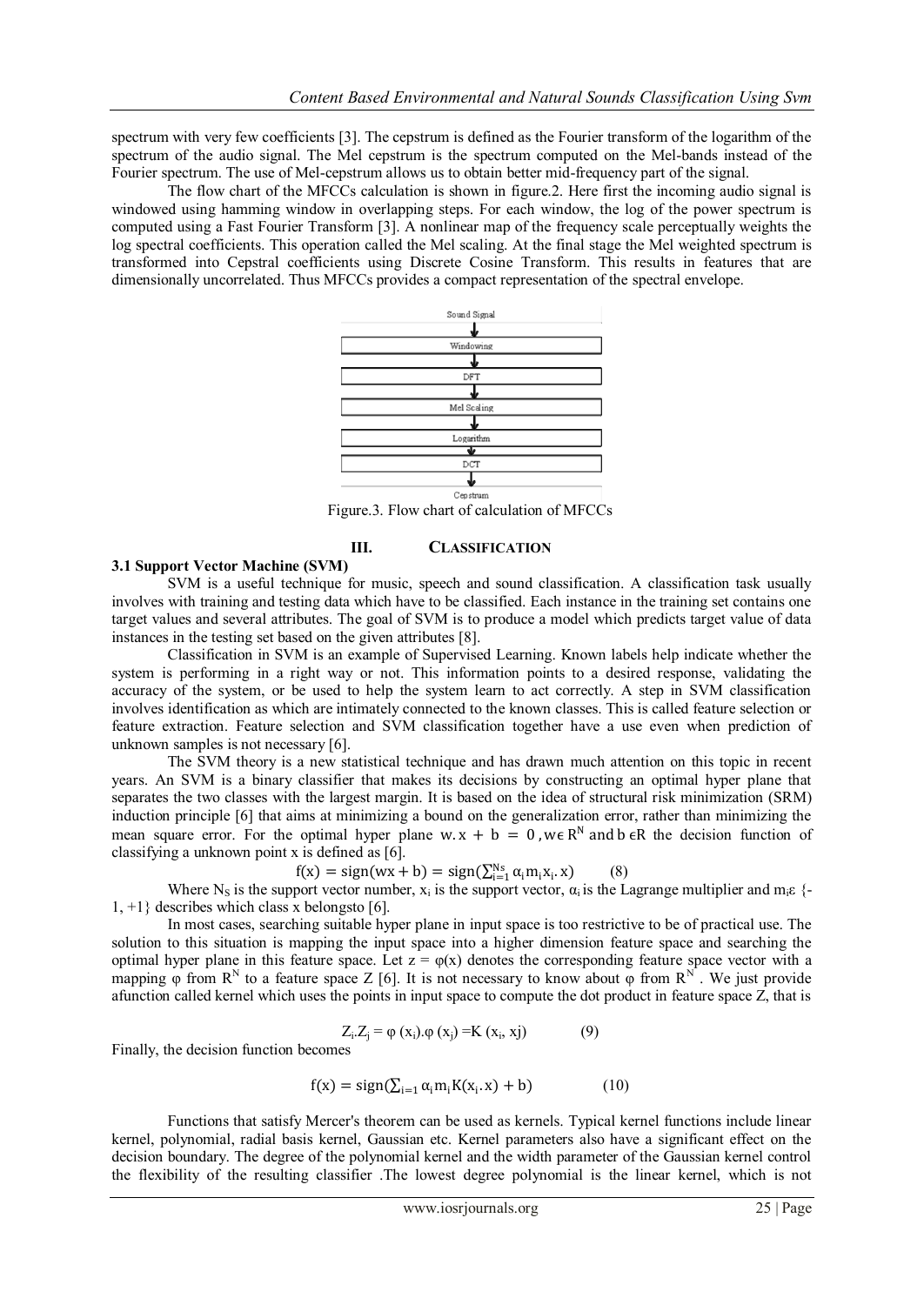sufficient when a non-linear relationship between features exists. A degree-2 polynomial is already flexible enough to discriminate between the two classes with a sizable margin. The degree-5 polynomial yields a similar decision boundary with greater curvature [8].

#### **3.2 Support Vector Machine for Multiclass Classification One against One method**

In this method, SVM classifiers for all possible pairs of classes are created. Therefore, for M classes, there will be binary classifiers. The output from each classifier in the form of a class label is obtained. The class label that occurs most is assigned to that point in the data vector. In case of a tie, a tie-breaking strategy may be adopted. A common tie-breaking strategy is to randomly select one of the class labels that are tied [11].

The number of classifiers created by this method is generally much larger. However, the number of training data vectors required for each classifier is much smaller. Therefore, this method is considered more symmetric than the one against- the-rest method. Moreover, the memory required to create the kernel matrix is much smaller. However, the main disadvantage of this method is the increase in the number of classifiers as the number of class increases. For example, for 7 classes of interest, 21 classifiers will be created.

## **IV. EXPERIMENTS**

An audio database for training consists of 12 classes of sound signals. The names of these audio classes are alarm, applause, baby cries, beep, dog barking, doorbells, laugh, knocking, motor bike running sound, organ sound, whistle and women scream. There are totally 240 sounds in this database. Each sound signals are resampled to make equal number of sample for each sound. Frame based acoustic feature extraction is adopted here. Here the sounds signals are resampled and windowed using 40ms hamming windows hopped at every 20ms.The reason for using frames of this length is, in general, dynamic audio sources tend to have some stationary characteristics, for instance spectral characteristics, at these time scales.

The sound signals are then windowed using 40ms hamming windows hopped at every 20ms.The various temporal features such as pitch, zero crossing rates, loudness are calculated. The Discrete Fourier Transform is applied to each frame to obtain distribution of energy into frequencies then various spectral features such as spectral centroid, spectral sparsity, spectral flux and spectral roll of are calculated. After the detection of the different features, feature vector is created of same length for training set.

Here SVM classifier is used as pattern classifier. Separate set of test and training sounds are used for classification and recognition of sounds. The radial basis kernel used as a kernel function for SVM classification. The classification accuracy was estimated using evaluation of the confusion matrix. A confusion matrix contains information about actual and predicted classifications done by a classifier.

## **V. RESULTS**

The audio features of each test sound signals are extracted and feature vector are created. Figure 4 shows the various temporal and spectral features of the doorbell sound. To understand the classification performance, confusion matrix is shown, which allows us to observe the degree of confusion among different classes. The confusion matrix given in Table I is built from a single arbitrary trial, constructed by applying the classifier to the test set and displaying the number of correctly/incorrectly classified items. The rows of the matrix denote the environment classes we attempt to classify, and the columns depict classified results. To further understand the classifier performance no of hit and miss for each class is shown in Table II. The SVM classifier for environment and natural sounds was good with an accuracy of 91.30% and error rate is 8.7%.



Figure.4. Different audio features of doorbell sound (A).Whistle sound,(B).Spectral centroid.(C).Spectral flux,(D)Spectral roll off,(E).Zero Crossing Rates.(F).Loudness,(G)Spectral sparsity,(H).Mel Frequency Cepstral Coefficients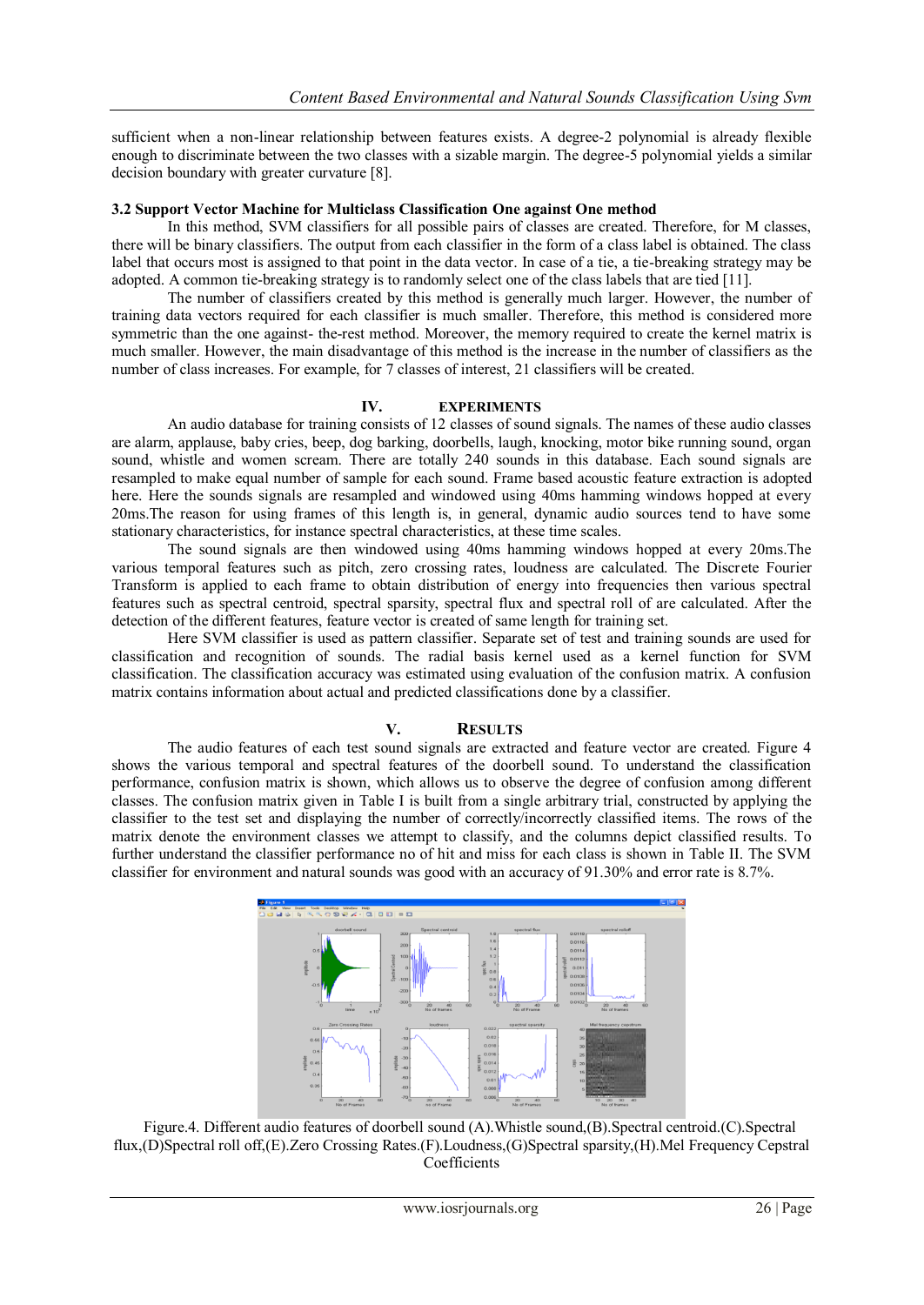#### **VI. CONCLUSION AND FUTURE SCOPE**

Content based acoustic feature extraction and classification based on Support Vector Machine for environmental and natural sounds are presented here. The different acoustic features have been studied both temporal and spectral feature, which is flexible, intuitive and physically interpretable. Therefore these features can be used for the classification and recognition purposes of the audio data. It is important to optimize the number of features selected because each feature represents a dimension in the feature space

| Alarm           | Alarm<br>3   | Applause<br>$\bf{0}$ | Baby<br>cries<br>$\bf{0}$ | Beep<br>$\mathbf{0}$ | Dog<br>$\bf{0}$ | Door<br>bell<br>$\mathbf{0}$ | Knock<br>$\bf{0}$       | Laugh<br>$\mathbf{0}$ | Motor<br>bike<br>$\mathbf{0}$ | Organ<br>$\bf{0}$ | Whistle<br>$\bf{0}$ | Women<br>scream<br>$\bf{0}$ |
|-----------------|--------------|----------------------|---------------------------|----------------------|-----------------|------------------------------|-------------------------|-----------------------|-------------------------------|-------------------|---------------------|-----------------------------|
|                 |              |                      |                           |                      |                 |                              |                         |                       |                               |                   |                     |                             |
| Applause        | $\mathbf{0}$ | 3                    | $\mathbf{0}$              | $\mathbf{0}$         | 0               | $\mathbf{0}$                 | $\bf{0}$                | 1                     | $\mathbf{0}$                  | $\bf{0}$          | $\bf{0}$            | $\bf{0}$                    |
| Baby<br>cries   | $\mathbf{2}$ | $\bf{0}$             | 3                         | $\mathbf{0}$         | $\bf{0}$        | $\mathbf{0}$                 | $\bf{0}$                | $\bf{0}$              | $\bf{0}$                      | $\bf{0}$          | $\bf{0}$            | $\bf{0}$                    |
| Beep            | $\mathbf{0}$ | $\bf{0}$             | $\bf{0}$                  | 3                    | $\bf{0}$        | $\mathbf{0}$                 | $\bf{0}$                | $\mathbf{0}$          | $\bf{0}$                      | $\bf{0}$          | $\bf{0}$            | $\bf{0}$                    |
| Dog             | $\mathbf{0}$ | $\bf{0}$             | $\bf{0}$                  | $\mathbf{0}$         | 4               | $\mathbf{0}$                 | $\bf{0}$                | $\mathbf{0}$          | $\mathbf{0}$                  | $\bf{0}$          | $\bf{0}$            | $\bf{0}$                    |
| Door<br>bell    | $\mathbf{0}$ | $\bf{0}$             | $\bf{0}$                  | $\bf{0}$             | $\bf{0}$        | 3                            | $\bf{0}$                | $\bf{0}$              | $\bf{0}$                      | $\bf{0}$          | $\bf{0}$            | $\bf{0}$                    |
| Knock           | $\mathbf{0}$ | $\bf{0}$             | $\bf{0}$                  | $\bf{0}$             | $\bf{0}$        | $\mathbf{0}$                 | $\overline{\mathbf{4}}$ | $\mathbf{0}$          | $\bf{0}$                      | $\bf{0}$          | $\bf{0}$            | $\bf{0}$                    |
| Laugh           | $\bf{0}$     | 1                    | $\bf{0}$                  | $\mathbf{0}$         | $\bf{0}$        | $\mathbf{0}$                 | $\bf{0}$                | 3                     | $\bf{0}$                      | $\bf{0}$          | $\bf{0}$            | $\bf{0}$                    |
| Motor<br>bike   | $\mathbf{0}$ | $\bf{0}$             | $\bf{0}$                  | $\mathbf{0}$         | $\bf{0}$        | $\mathbf{0}$                 | $\bf{0}$                | $\mathbf{0}$          | 4                             | $\bf{0}$          | $\bf{0}$            | $\bf{0}$                    |
| Organ           | $\mathbf{0}$ | $\bf{0}$             | $\bf{0}$                  | $\mathbf{0}$         | $\bf{0}$        | $\mathbf{0}$                 | $\bf{0}$                | $\mathbf{0}$          | $\bf{0}$                      | 4                 | $\bf{0}$            | $\bf{0}$                    |
| Whistle         | $\mathbf{0}$ | $\bf{0}$             | $\bf{0}$                  | $\bf{0}$             | $\bf{0}$        | $\mathbf{0}$                 | $\bf{0}$                | $\mathbf{0}$          | $\bf{0}$                      | $\bf{0}$          | 4                   | $\bf{0}$                    |
| Women<br>scream | $\mathbf{0}$ | $\bf{0}$             | $\bf{0}$                  | $\bf{0}$             | $\bf{0}$        | $\mathbf{0}$                 | $\bf{0}$                | $\mathbf{0}$          | $\mathbf{0}$                  | $\bf{0}$          | $\bf{0}$            | $\overline{\mathbf{4}}$     |

Table I: The confusion matrix of the SVM classifier

Table II. The number of correct and miss classification of the classifier

| Sound class used for testing | Hit                     | <b>Miss</b>  | Accuracy |  |  |
|------------------------------|-------------------------|--------------|----------|--|--|
| Alarm                        | 3                       | $\bf{0}$     | 100%     |  |  |
| Applause                     | 3                       | 1            | 75%      |  |  |
| <b>Baby cries</b>            | $\boldsymbol{3}$        | $\mathbf{2}$ | 60%      |  |  |
| Beep                         | 3                       | $\bf{0}$     | 100%     |  |  |
| Dog                          | $\overline{4}$          | $\bf{0}$     | 100%     |  |  |
| Door bell                    | 3                       | $\bf{0}$     | 100%     |  |  |
| Knock                        | $\overline{\mathbf{4}}$ | $\mathbf{0}$ | 100%     |  |  |
| Laugh                        | $\boldsymbol{3}$        | 1            | 75%      |  |  |
| Motor bike                   | $\overline{4}$          | $\bf{0}$     | 100%     |  |  |
| Organ                        | $\overline{\mathbf{4}}$ | $\bf{0}$     | 100%     |  |  |
| Whistle                      | $\overline{\mathbf{4}}$ | $\bf{0}$     | 100%     |  |  |
| Women scream                 | $\overline{\mathbf{4}}$ | $\mathbf{0}$ | 100%     |  |  |
| Overall accuracy             | 91.30%                  |              |          |  |  |

The detailed study of multiclass SVM classifier is presented here which will label the sound signal using the features selected so that the nature of the unknown audio sound is known and it is classified under a known class of audio signals with an accuracy rate of 85%.Future work include expand the number of class of the sound signal and study on the classification and visualization of these sounds for various application such as surveillance system and visualizing sound events for deaf and hard of hearing.

#### **REFERENCES**

- [1]. Gordon Wichern, JiachenXue, Harvey Thornburg ,Brandon Mechtley, and Andreas Spanias, "Segmentation, Indexing, and Retrieval for Environmental and Natural Sounds," IEEE Trans. Audio, Speech, And Language Processing, Vol. 18, No. 3, March 2010
- [2]. Stavros Ntalampiras, IlyasPotamitis and Nikos Fakotakis" Sound Classification based on Temporal Feature Integration" 4th International Symposium on Communications,Control and Signal Processing, ISCCSP 2010, Limassol, cyprus, 3-5 March 2010.
- [3]. T. Foote, "Content-based retrieval of music and audio,"Multimedia Storage and Archiving Systems II, Proc. Of SPIE, vol. 3229, pp. 138–147, 1997.
- [4]. Lu, G., & Hankinson, T." A technique towards automatic audio classification and retrieval". In 4th International Conference on Signal Processing. Beijing. (Retrieved November 3), 2002,